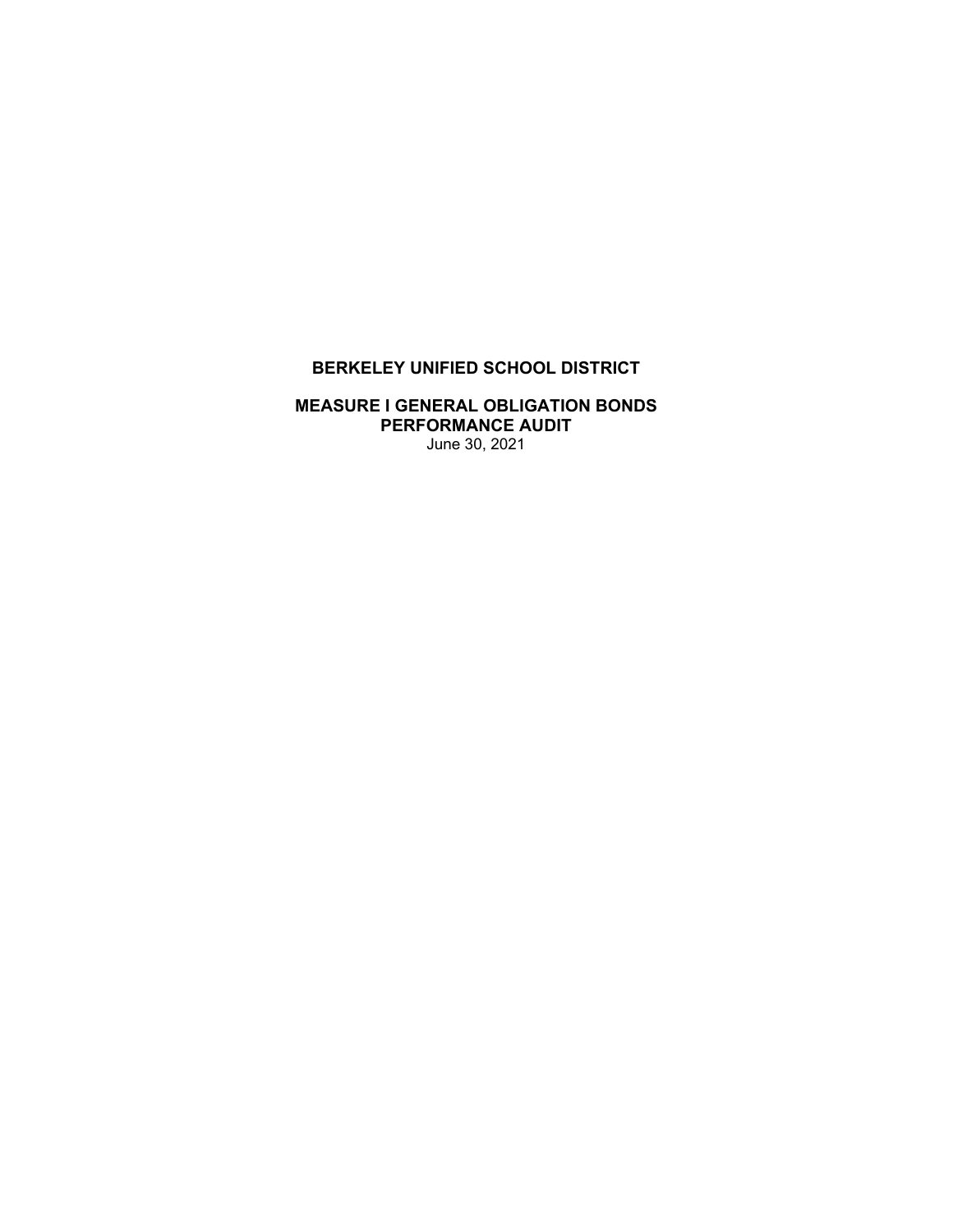# BERKELEY UNIFIED SCHOOL DISTRICT

#### MEASURE I GENERAL OBLIGATION BONDS PERFORMANCE AUDIT June 30, 2021

# **CONTENTS**

| <b>BACKGROUND:</b>               |   |
|----------------------------------|---|
|                                  | 2 |
| BERKELEY UNIFIED SCHOOL DISTRICT | 2 |
| PERFORMANCE AUDIT:               |   |
|                                  | 3 |
|                                  | 3 |
|                                  | 3 |
|                                  | 3 |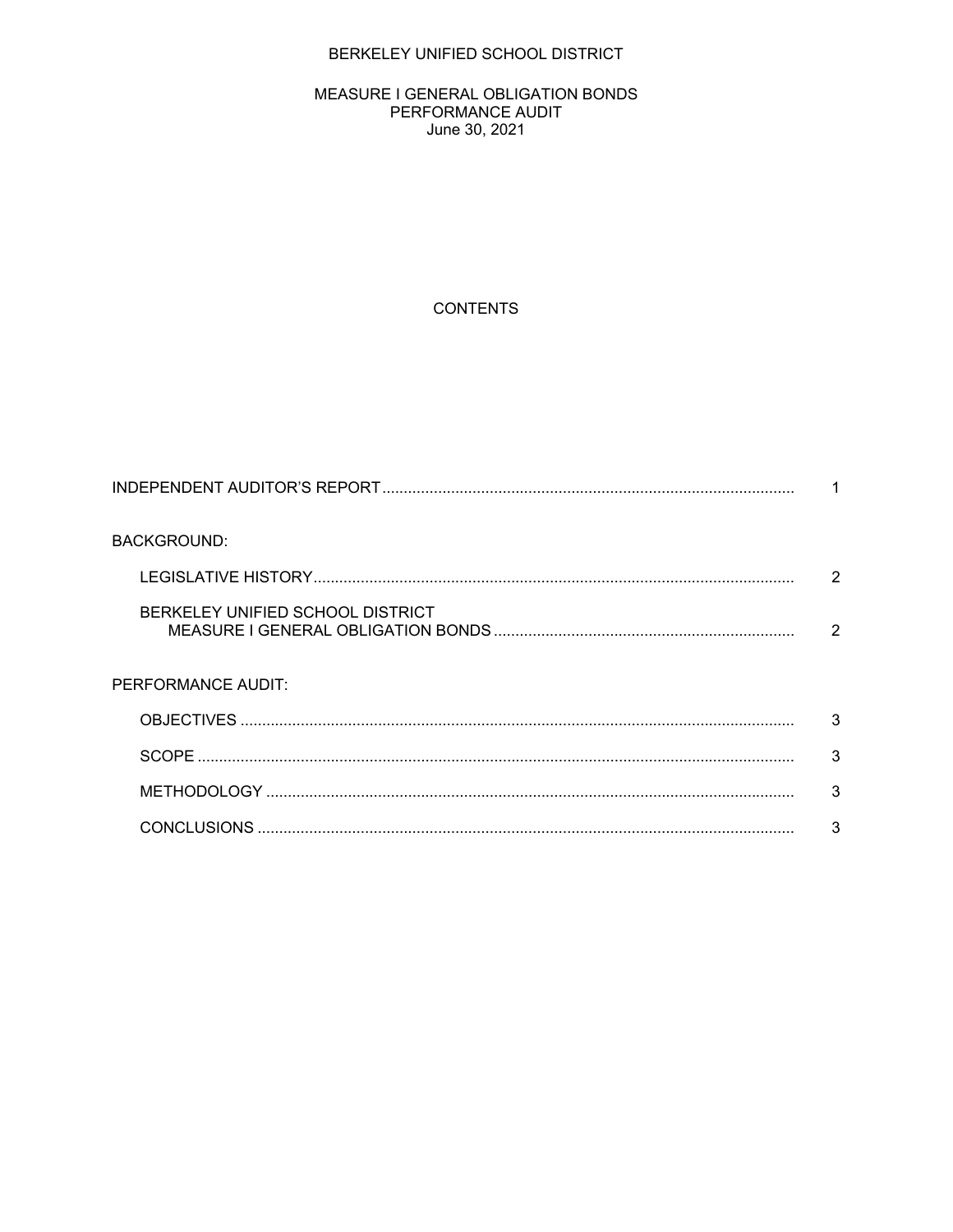

#### INDEPENDENT AUDITOR'S REPORT

Board of Education Berkeley Unified School District Berkeley, California

We have conducted a performance audit of the Berkeley Unified School District (the "District") Measure I General Obligation Bond funds for the year ended June 30, 2021.

We conducted our performance audit in accordance with *Government Auditing Standards* issued by the Comptroller General of the United States. Those standards require that we plan and perform the audit to obtain sufficient, appropriate evidence to provide a reasonable basis for our conclusion based on our audit objectives. We believe that the evidence obtained provides a reasonable basis for our conclusions based on our audit objectives.

Our audit was limited to the objectives listed on page 3 of this report which includes determining the compliance with the performance requirements for the Proposition 39 Measure I General Obligation Bonds under the applicable provisions of Section 1(b)(3)(C) of Article XIIIA of the California Constitution and Proposition 39 as they apply to the bonds and the net proceeds thereof. Management is responsible for Berkeley Unified School District's compliance with those requirements.

Solely to assist us in planning and performing our performance audit, we obtained an understanding of the internal controls of Berkeley Unified School District to determine the audit procedures that are appropriate for the purpose of providing a conclusion on the District's compliance with the requirements of Proposition 39, as specified by Section 1(b)(3)(C) of Article XIIIA of the California Constitution, but not for the purpose of expressing an opinion on the effectiveness of internal control. Accordingly, we do not express any assurance on the internal control.

The results of our procedures indicated that, in all significant respects, Berkeley Unified School District expended Measure I General Obligation Bond funds for the year ended June 30, 2021 only for the purposes approved by the voters and only on the specific projects developed by the District's Board of Education, in accordance with the requirements of Proposition 39, as specified by Section 1(b)(3)(C) of Article XIIIA of the California Constitution.

Crowe CLP

Crowe LLP

Sacramento, California May 2, 2022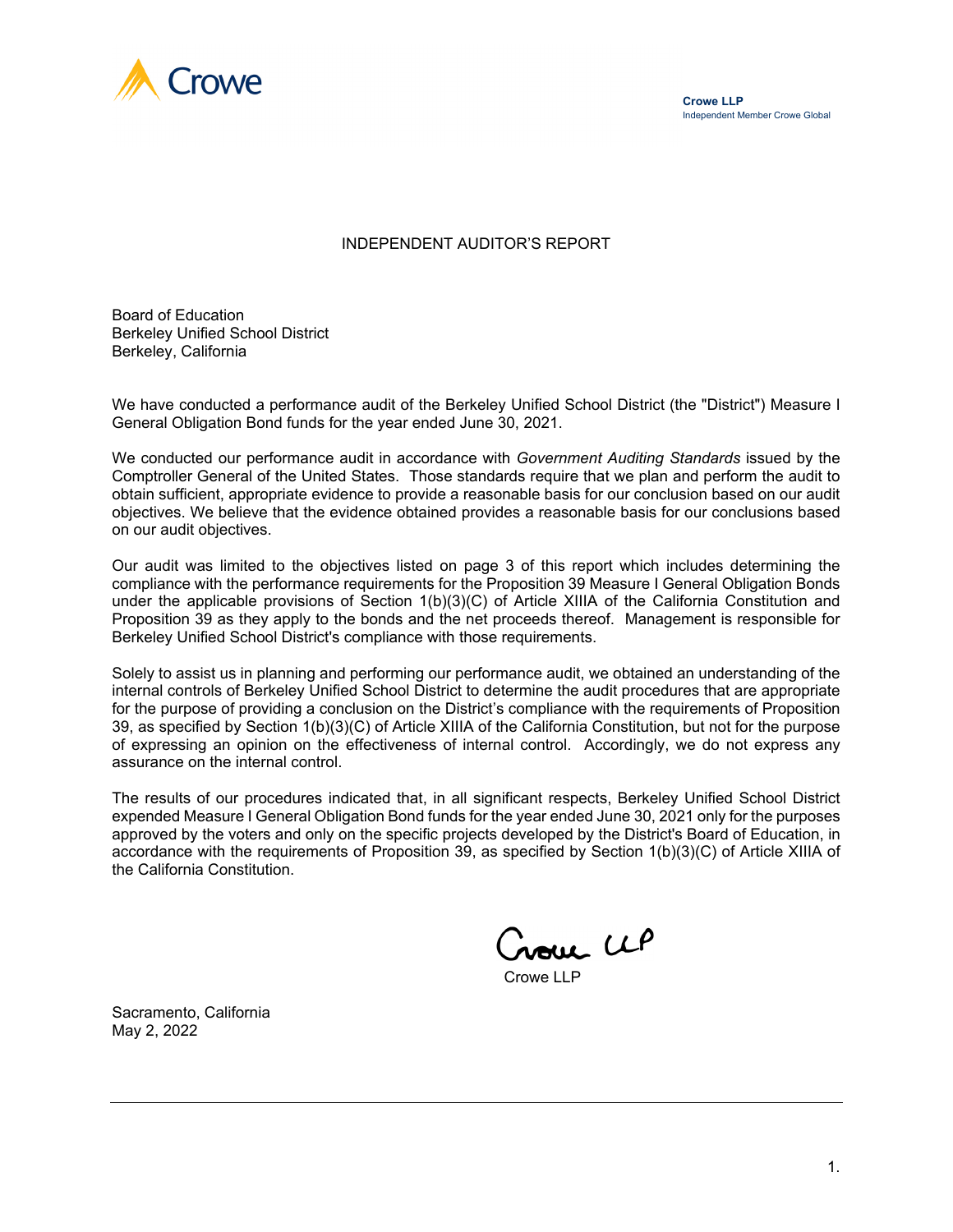#### **LEGISLATIVE HISTORY**

On November 7, 2000, California voters approved Proposition 39, the Smaller Classes, Safer Schools and Financial Accountability Act. Proposition 39 amended portions of the California Constitution to provide for the issuance of general obligation bonds by school districts, "for the construction, reconstruction, rehabilitation or replacement of school facilities, including the furnishing and equipping of school facilities, or the acquisition or lease of real property for school facilities", upon approval by 55% of the electorate.

Education Code Section 15278 provides additional accountability measures:

- 1. A requirement that the school district establish and appoint members to an independent citizens' oversight committee.
- 2. A requirement that the school district expend bond funds only for the purposes described in Section 1(b)(3) of Article XIII A of the California Constitution, and ensuring that no funds are used for any teacher or administrative salaries or other school operating expenses.
- 3. A requirement to conduct an annual independent performance audit required by Section 1(b)(3)C of Article XIII A of the California Constitution.
- 4. A requirement to conduct an annual independent financial audit required by Section 1(b)(3)D of Article XIII A of the California Constitution.

# **BERKELEY UNIFIED SCHOOL DISTRICT MEASURE I GENERAL OBLIGATION BONDS**

On November 2, 2010, the electorate of Berkeley Unified School District approved the \$210 million "Measure I" General Obligation Bonds with greater than 55% of the qualified votes in favor. The summarized text of the ballot language was as follows:

*"To improve school safety and facilities for learning and teaching, shall Berkeley Unified School District issue \$210,000,000 in bonds at interest rates within the legal limit, to construct new classrooms for growth, complete seismic upgrades, construct science labs, upgrade computers and education technology, renovate playgrounds, replace restrooms, cafeterias, roofs, heating and fire safety systems, remove hazardous materials, improve energy efficiency, and qualify for State grants, with independent audits and citizen oversight? The State cannot take the funds."* 

In May 2011, the District issued Election of 2010, Series A Bonds in the amount of \$25,000,000 to improve, construct, or reconstruct school facilities. The Series A Bonds were issued as Qualified School Construction Bonds, bear interest at rates ranging from 3.50% and 5.50% and are payable on February 1 and August 1 of each year until maturity.

In May 2011, the District issued Election of 2010, Series B Bonds in the amount of \$10,000,000 to improve, construct, or reconstruct school facilities. The Series B Bonds bear interest at rates ranging from 5.00% and 5.375% and are payable on February 1 and August 1 of each year until maturity.

In May 2013, the District issued Election of 2010, Series C Bonds in the amount of \$40,000,000 to improve, construct, or reconstruct school facilities. The Series C Bonds bear interest at rates ranging from 3.0% and 4.125% and are payable on February 1 and August 1 of each year until maturity.

In June 2015, the District issued Election of 2010, Series D Bonds in the amount of \$50,000,000, to improve, construct, or reconstruct school facilities. The Series D General Obligation Bonds bear interest at rates ranging from 3.375% to 5.00% and are payable on February 1 and August 1 of each year until maturity.

In August 2018, the District issued Election of 2010, Series E Bonds in the amount of \$85,000,000, to improve, construct, or reconstruct school facilities. The Series E General Obligation Bonds bear interest at rates ranging from 3.125% to 5.00% and are payable on February 1 and August 1 of each year until maturity.